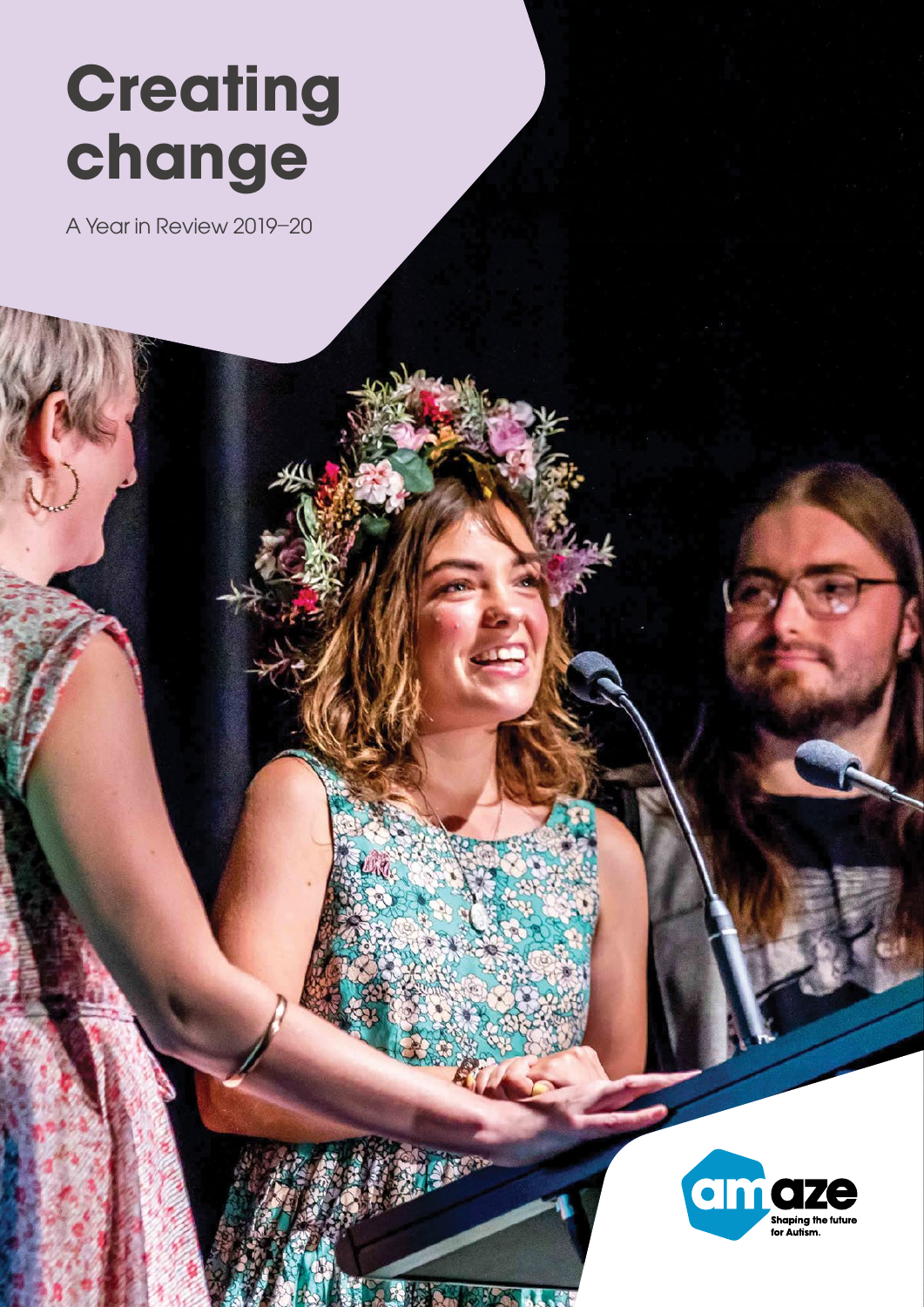# A message from the **Chair**

As for all organisations, 2019-20 was a year of significant challenges for Amaze, with changes imposed by the global COVID-19 pandemic affecting our operations and income dramatically from March 2020 onwards.

The whole staff rose to the challenges admirably, and the transition to remote and online operations went remarkably smoothly. We were also grateful to the Federal and State Governments for the substantial pandemic assistance they provided, which helped us significantly to remain financially robust throughout the crisis.

The year was transformational for Amaze, as we began implementing our first national venture, Autism Connect, expanded our advocacy activities, notably on behalf of the Australian Autism Alliance, and launched our TV advertising campaign to lift autism understanding. We also moved to modern and much more adequate office premises in Richmond, which we hope to make use of now the pandemic restrictions have eased.

Additionally, we had a year of very generous support from donors and our partner organisations, and on behalf of the Board I would like to thank all of them: these gifts greatly help us in our mission to increase public understanding of autism and enhance educational and career opportunities for autistic people.

Mbelle -

Professor Warren Bebbington AM Board Chair



# A message from the CEO

When we first conceived the Strategic Directions to 2040 plan in 2015, I set a personal goal - to expand our autism information service nationally. In late 2019 that goal was achieved when Amaze was awarded a grant from the NDIA to deliver Australia's first national autism helpline.

A second major highlight for me was delivering Australia's first mass media autism public education campaign - Change Your Reactions, developed by Amaze in consultation with 200 autistic people and their families. Featuring autistic actors and authentic, real experiences of autistic people, it challenged the community to consider their attitudes and behaviours towards autistic people and make changes. Response to the campaign was overwhelmingly positive by both the general

community and autistic people and their families. Autistic people feel validated, some even seeing a change in reactions in public. I am immensely proud.

This year, I have been impressed by the strength of the Amaze community in dealing with the impact of a pandemic. It has not been easy. I recognise the remarkable efforts made to get through this extraordinarily difficult time.

It was our privilege during this time to hear directly from autistic people and their families. Thank you. You trusted Amaze to share your experiences, and we never stopped elevating them to government decision makers. Together, we worked for positive changes in difficult times.

Thank you also to those who supported Amaze as donors, partners, peers and colleagues. We could not do our work without you.

France Sharline

Fiona Sharkie Amaze CEO

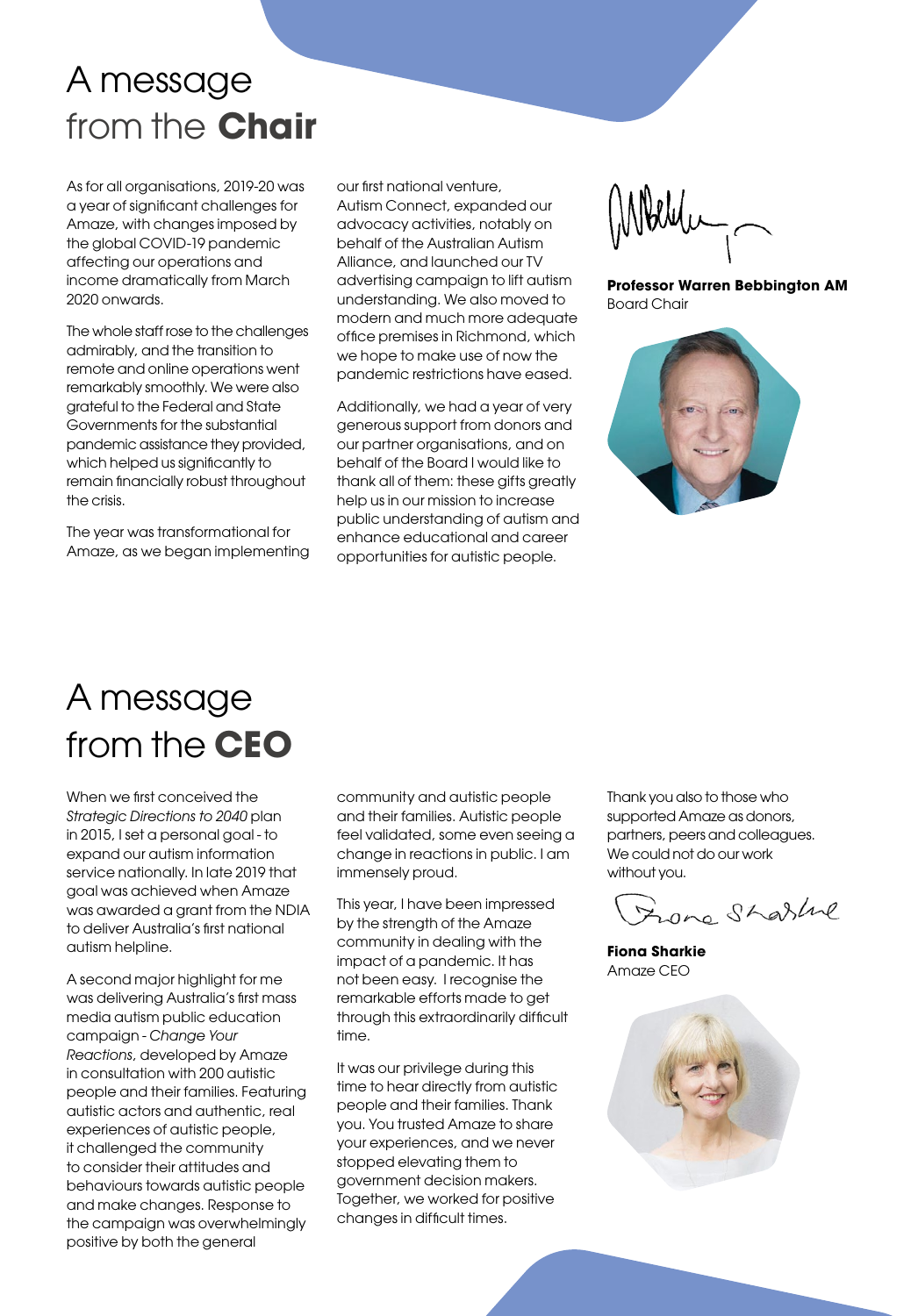# Outcome 1: Build understanding of autism in the wider world



Ryan New, Chloe Hayden and Oscar Harrison in Change Your Reactions campaign Leanne Haynes and son in ABC News online

#### Change Your Reactions: Australia's first autism mass media public education campaign

In February, Change Your Reactions premiered on TV, radio and online. It reached millions of Victorians with a message of understanding and acceptance. Developed by Amaze, with autistic people and the wider community, Change Your Reactions featured autistic actors in real-life situations.

The response has been remarkable. A Facebook post from Premier Daniel Andrews has been viewed 1.3 million times. Autistic people online commented about feeling pride and validation. The campaign was funded by the Victorian Government.

#### Autism Connect: delivering autism information for all Australians

Misinformation, myths and outdated views about autism are damaging to autistic people and their families. Yet, 95% of people who contact an

Amaze Autism Advisor say they feel listened to and understood, 77% feel more confident about making life choices, 80% better understand supports for autistic people, and 82% better understand their rights as an autistic person.

This year Amaze was awarded NDIA funding to expand the Autism Advisor service. Known as Autism Connect, it is Australia's first national autism helpline, and will operate across the country by mid 2021.

#### Sharing knowledge through workshops and events

This year, nearly 3000 people attended public events run by Amaze. Topics included young children and autism, school – including the transition to secondary school, raising teenage girls, autism and employment, and navigating the NDIS. Events were held across Victoria, with regional sessions well attended. Amaze revised its



calendar of events during the COVID-19 restrictions and delivered 102 workshops in total. Virtual sessions were very popular, with three times more people attending than for face-to-face sessions, including from regional and interstate areas.

#### Amaze as a conduit for autistic voices in media and online

Amaze's online community continued to expand through engagement with the eSpectrum newsletter, the new Amaze website launched in July, and social media. This year, Amaze joined Instagram and Twitter. Across all channels there has been an increase in autisticwritten content and autistic voices. Amaze has also facilitated autistic voices being heard through media appearances. Highlights included the launch of Amaze's Change Your Reactions campaign, and articles about the experiences of autistic students learning from home during coronavirus restrictions.

# 4,069

people contacted the Advisor service (15% increase)



visitors to the Amaze websites (including Change Your Reactions)

# $+74%$

growth in social media community since 2018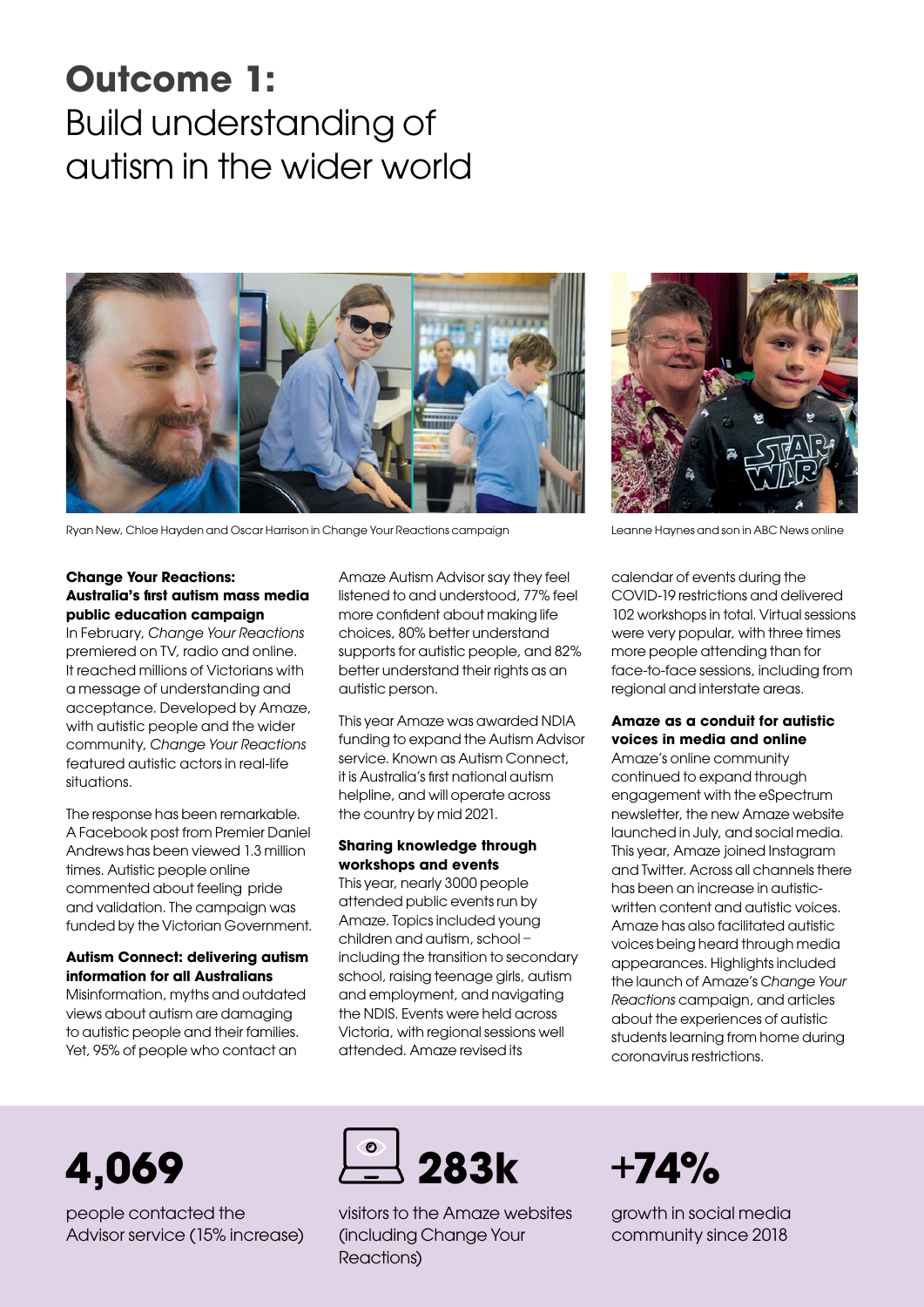# Outcome 2:

# Influence systemic change in government, private and social sectors



Amaze CEO Fiona Sharkie and National Disability Insurance Agency CEO Martin Hoffman

#### Speaking up during a global pandemic

In March 2020, life in Victoria changed dramatically with restrictions to address the threat of COVID-19. These had a huge impact on autistic Victorians, including students learning from home. During lockdown, Amaze continually spoke to government – health and education departments, Ministers, the NDIA – to improve circumstances for autistic people. The Amaze community shared their experiences through surveys, direct contact and in a roundtable with government decision-makers. These valuable insights helped Amaze lobby successfully for changes, including flexibility in how NDIS funds could be spent, and prioritising students with disability in the return to school.

#### Making mental health a priority

Accessing appropriate support for mental health is an ongoing issue for autistic people in Australia. This year,



Association for Children with a Disability CEO Karen Dimmock, Fiona Sharkie and Parliamentary Secretary for Schools, Tim Richardson

Amaze has been engaged with Victoria's Mental Health Royal Commission. Amaze conducted a significant research study with Different Journeys and Yellow Ladybugs, and together made a joint submission to the Royal Commission. To address one of the identified barriers to accessing mental health support, GPs, Amaze developed a resource to assist autistic women to see their GP about their mental health, the first of its kind.

#### Shaping the National Disability Insurance Scheme (NDIS)

Making the NDIS successful for autistic people is a major focus of Amaze's policy and advocacy work. Amaze is on key committees - the NDIA CEO forum and the NDIA Autism Advisory Group to ensure that the experiences of autistic people in the delivery of the Scheme are known to those running the Scheme. This year Amaze made submissions on Participant Services Standards

(the Tune Review), Thin Markets, NDIS Pricing and the ECEI pathway.

Amaze developed a resource to help autistic people with complex support needs navigate the NDIS. This was launched at the VALID Having A Say conference in February.

#### Towards a national autism strategy

In direct response to advocacy by the Australian Autism Alliance (Amaze is an Alliance partner) the Senate launched an Inquiry into Autism late in 2019. Amaze coordinated production of a comprehensive submission on behalf of the Alliance. This was informed by a large-scale autism community survey which attracted almost 4000 responses – over 20% of responses were from autistic people. The Inquiry is a crucial step towards obtaining the Australian Government's commitment to developing a national autism strategy.



major policy submissions



committees and advisory groups where Amaze provides evidence-based advice

### +30

meetings with government to address impact of COVID-19 (March – June 2020)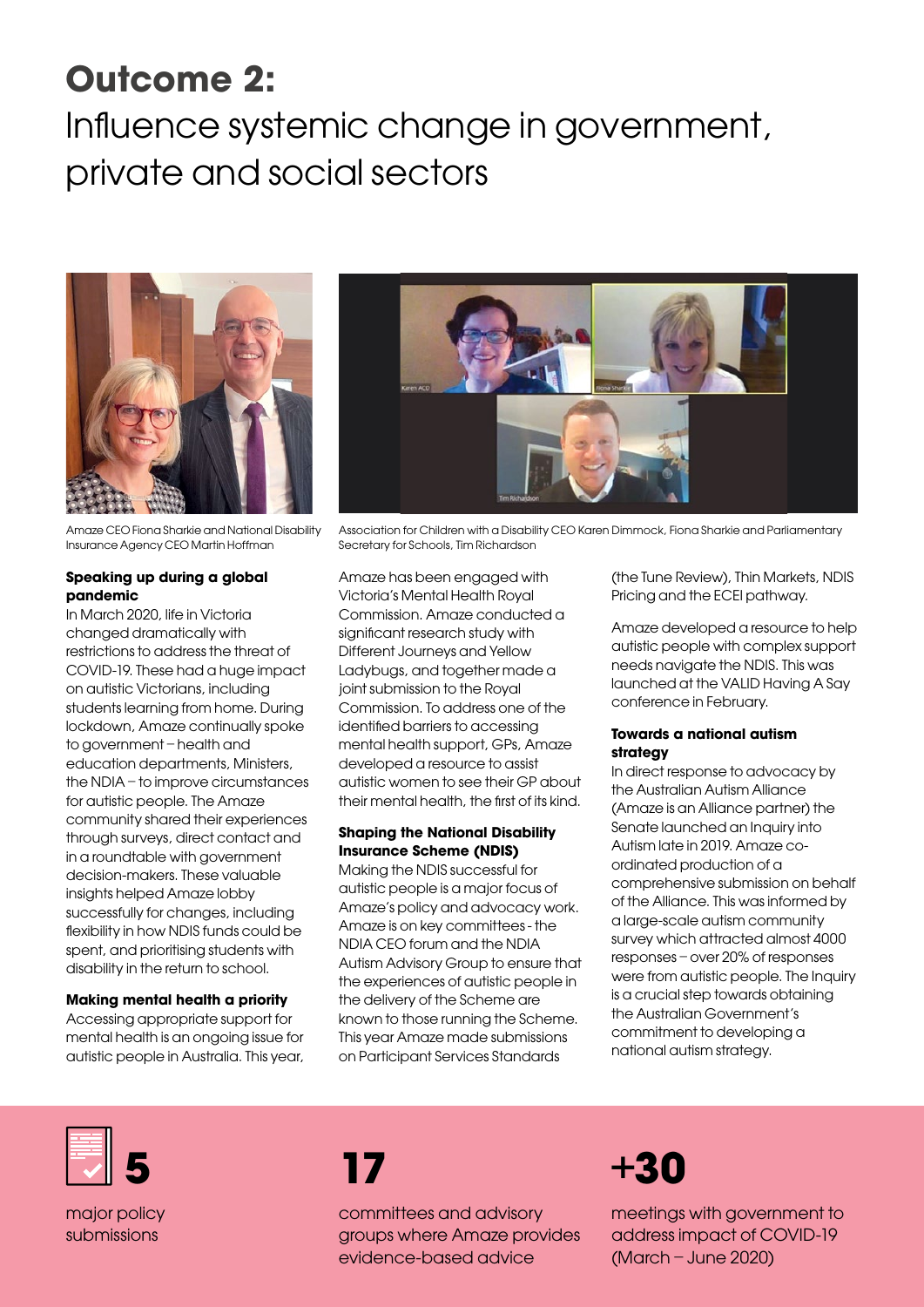# Outcome 3:

Build the skills of autistic people, their families, and the wider world



Autistic visitors at the Immigration Museum and the Immigration Museum Rachel McNamara and family 'hoodie up'

#### Spaces in the wider world being autism friendly

This year, 85 organisations took part in Amaze-led training to improve the way they work with, and welcome, autistic people. This included staff training and 32 environmental audits. Some of those Amaze worked with include Marvel Stadium, Big 4 Holiday Parks, the Brotherhood of St Lawrence, ETU, Victorian Scouts, councils Casey, Wyndham, Hobsons Bay and Hume, and many more. In November Big 4 Holiday Parks launched the first social script for a holiday park in Australia. Amaze also initiated and developed resources to make the return to on-site learning in Term 2 easier for autistic students.

#### Community Support Team

Amaze's community support team has built a network of people within the Amaze community able to help one another. Within this model, Amaze organised group events and information sessions in many areas of Victoria. Twelve individuals have been supported to become peer support leaders. The value of the program was demonstrated this year when the wider Victorian community donated funds to keep the program going in Amaze's most successful fundraising campaign yet. Community comments included "an invaluable source of knowledge", "such a great resource", "such a support to our family", "forever grateful, thank you".

#### Inclusion champions: Museums Victoria

Museums Victoria has become an Amaze Inclusion Champion as part of a five year partnership with Amaze. Melbourne Museum, Scienceworks and the Immigration Museum have all worked with Amaze in becoming autism friendly museums. Social stories and sensory maps have been developed for autistic visitors of all ages, including those within school



groups. The Museums host special quiet days and quiet areas. Melbourne Museum was also the launch venue of Amaze's Change Your Reactions campaign.

#### Growth in engagement with autistic people

Amaze strives to engage autistic people in all areas. This year, Amaze welcomed a new autistic Board member as well as autistic employees in the Autism Advisor service and Communication teams. Amaze consulted with members of the community through the Consumer Advisory Group as well as through Amaze-led surveys, and with regular communication with other autism organisations. In April Amaze celebrated World Autism Acceptance Day and Amaze's Hoodie Up campaign remotely with videos and pictures submitted from autistic people and their communities from across Victoria.

### +50%

 increase in autistic people contacting Autism Advisors



downloads of Amazedeveloped resources

# 102

public events held 26 delivered online